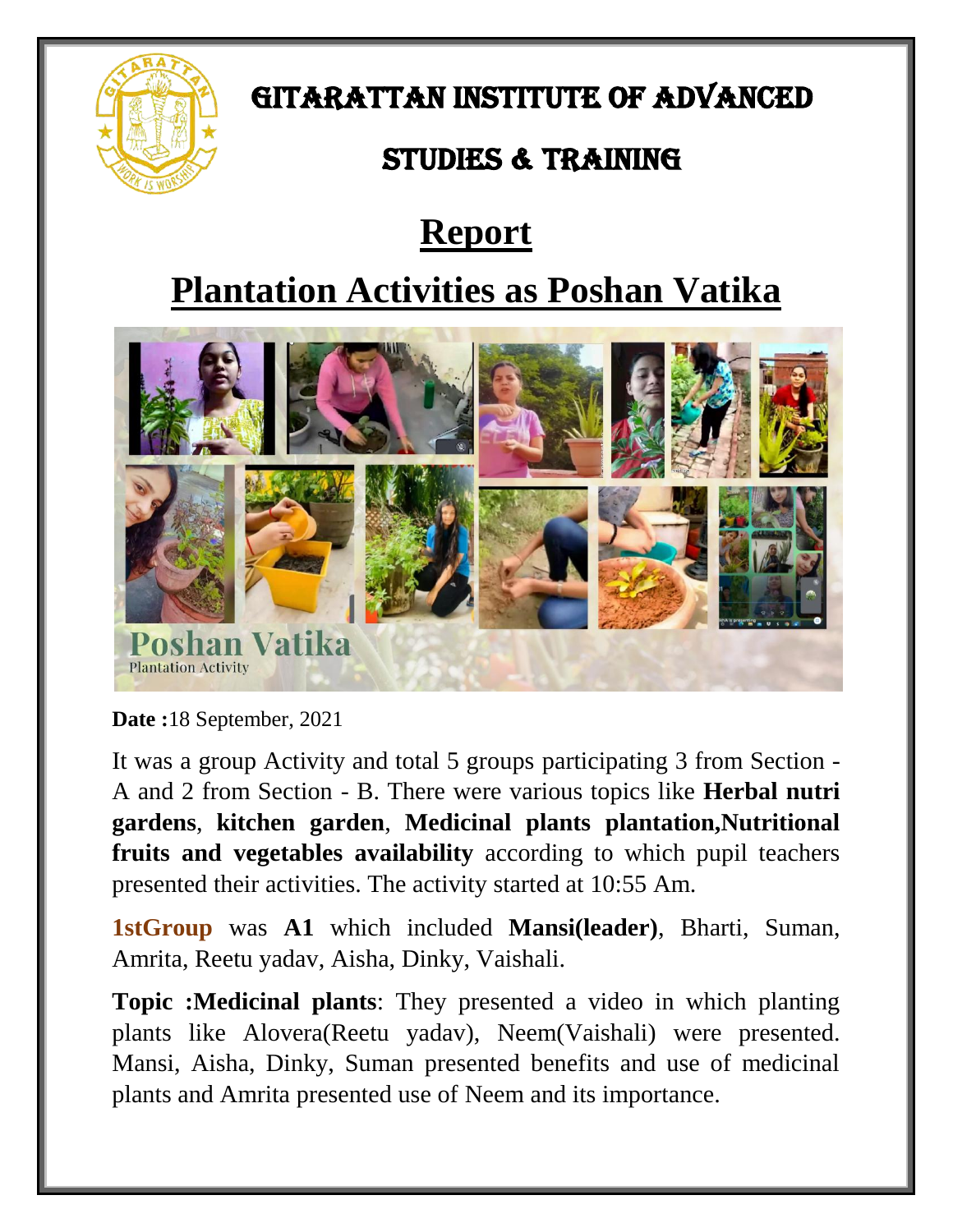

## GITARATTAN INSTITUTE OF ADVANCED

## STUDIES & TRAINING

All over they recived a Good feedback but audio of video was not audible.

**2 nd Group**was**B1** which included **Bhawna sharma(leader),** Barkha, Sakshi, Poonam, Anushi, Shivani, Vandana singh, Anjali

**Topic: Kitchen Gardening:** Bhawna started the presentation and introduced her group and started presentation Their video consist plantation of Coriander(Barkha), Oregano(Sakshi), Red chilli(Poonam), Tomato(Anushi), Lady finger (Shivani), Curry plant(Vandana), Garlic(Anjali). They also asked riddles about various vegetables like Tomato(Barkha), Potato(Sakshi), Bittergourd(Shivani). Then Anjali concluded the presentation by explaining the nutritional value and advantages of growing vegetables in kitchen Garden.

They received a good feedback Teachers appreciated their riddles and plantations.

**3 rd Group** was **A2** which included **Amisha (leader),** Shruti(d/o Kuldeep), Bhavya mann, Bhavya Arora, Ananya, Priyanshi sharma, Chanchal, Tisha

**Topic: Medicinal plants:**. Amisha introduced her group and started the presentation with the help of a video and ppt. They also planted plants like Pattharchatta(Amisha), money plant(chanchal). Bhavya Arora and Ananya explained importance of medicinal plants and Tisha explained about Tulsi plant and its importance. Priyanshi sharma explained benefits of plants and Shruti presented a poem and Bhavya mann concluded the presentation.

They also received a good feedback. Mam appreciated their presentation and poems which they included.